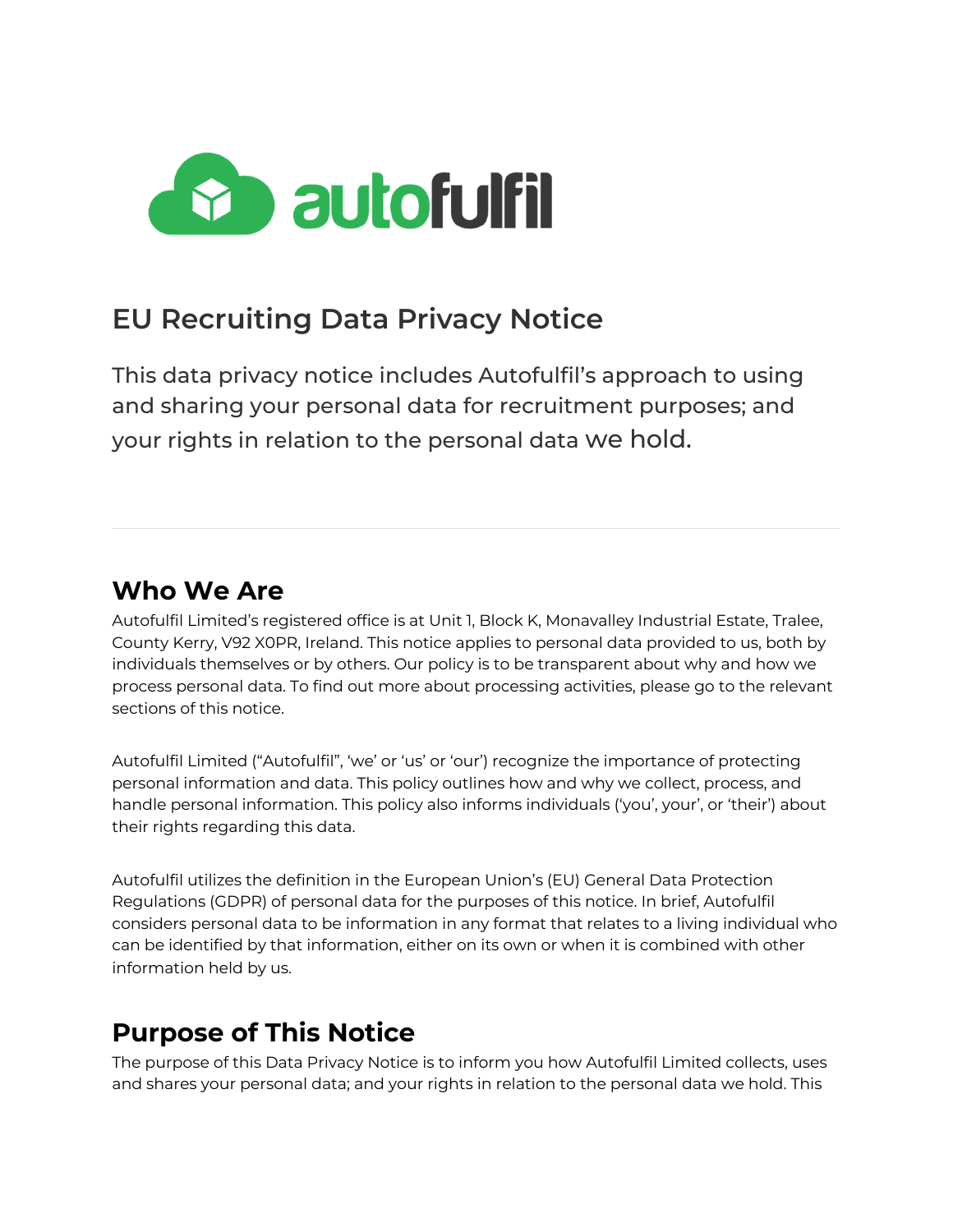privacy notice concerns our processing of personal data of job applicants for recruitment purposes.

This notice applies to any individual job seekers, current or former employees (temporary, contingent, short-term and long-term employees), sub-contractors, customers, suppliers and clients or independent contractors) who are physically present and residing in the European Union (EU). Nothing in this Notice creates a relationship of employment between Autofulfil and interested applicants for a position.

## **Collection of Personal Information**

We will process Personal Data where the information is reasonably necessary to carry out its everyday business functions, recruitment activities, provide the products and services defined by our business type.

We primarily collect and process personal data under the 'legitimate interests' legal basis. The types of Personal Data we may collect include but are not limited to:

- Name and gender;
- Date of birth;
- Personal contact details (e.g. telephone number, email address, physical address);
- Work authorization.
- Previous earning history (Biographical Data Sheets- biodatas)
- Occupation, references and previous employment history, education history;
- Information provided through other public media forums (e.g. LinkedIn, Indeed, Jobs.ie, IrishJobs.ie, etc.);
- Previous and current employment history (CV and other attachments);
- Your contractual and performance history with Autofulfil;
- Names of References (with contact information and permission to contact); and
- Details of any disabilities and any accommodations that you have disclosed.

Autofulfil collects Personal Data in a lawful and fair manner. We collect this information in a variety of ways, including, but not limited to:

• Applications or responses submitted by you to employment advertisements;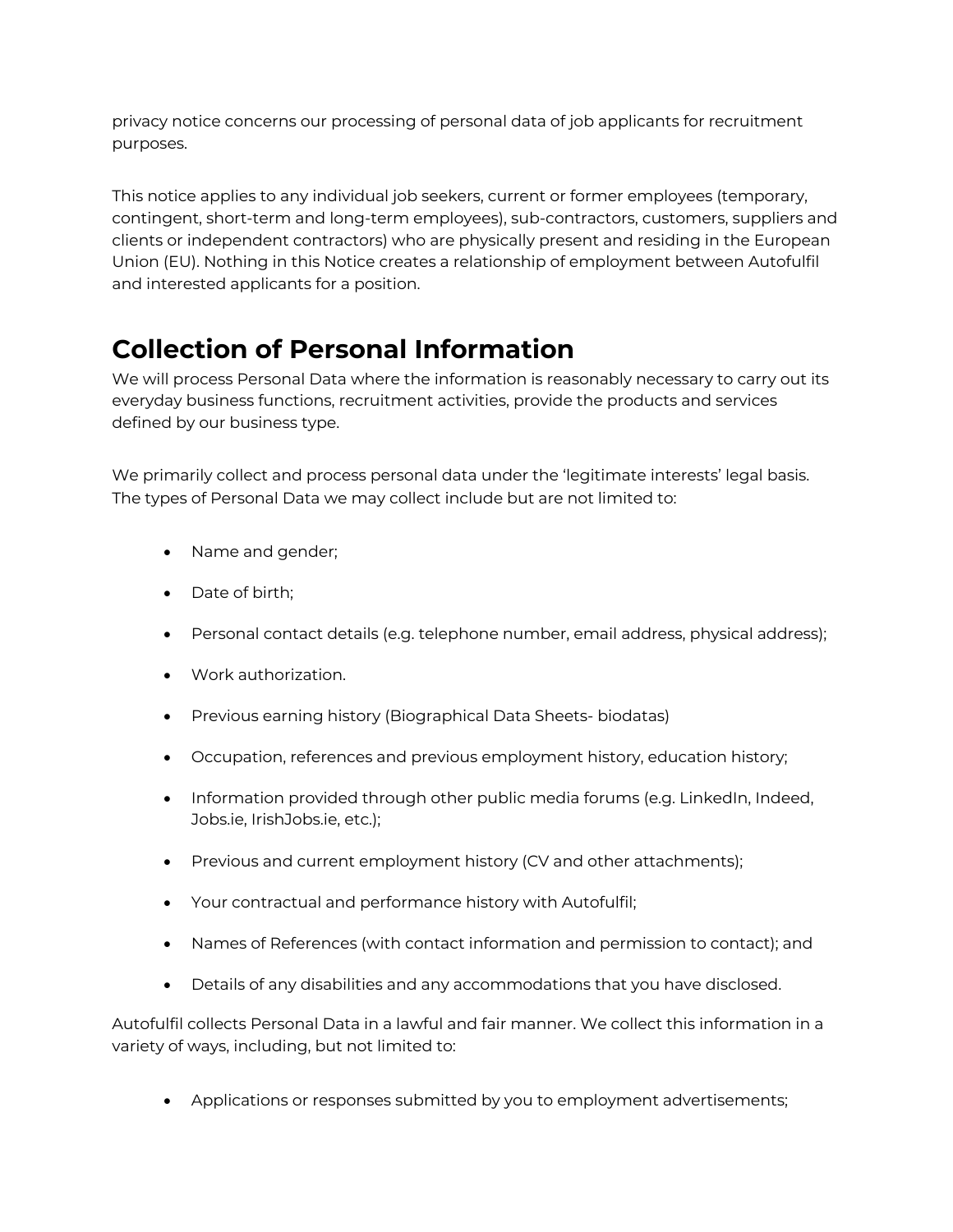- Enquiries made by you through our websites and comments you make through our websites or social media accounts;
- When you follow our social media accounts and register or subscribe to our mailing list;
- Through government agencies or third-party reporting services as legally required;
- Applications by you to attend events such as conferences, meetings, and training sessions;
- Applications to participate in a conference, training sessions or other event; and
- Through direct communication between you and Autofulfil personnel, such as email, mail, by telephone, and direct meetings.

# **Sensitive Information**

Autofulfil will only collect sensitive information (as defined in Article 9 of the GDPR) in circumstances where it is reasonably necessary for one or more of the services that we provide or functions that we carry out, and the relevant individual consents to the collection of the information, or we are otherwise required or authorized by or under law or a court/tribunal order to collect the sensitive information, or a permitted health situation exists that allows Autofulfil to collect such sensitive information.

We will take reasonable steps to ensure that the Personal Data we collect is accurate, up to date and complete. All sensitive information collected by us will be dealt with strictly in accordance with the requirements of the relevant Act.

### **Use and Disclosure of Personal Information**

The way we use or disclose your Personal Data will depend on the reason(s) why we have received your personal information. The basis for the way we will use or disclose your Personal Data will be disclosed at the time of collection or later during processing.

### **Use**

We collect your Personal Data for the following purposes:

- Providing you services, employing you, or receiving services from you;
- Assessing your suitability for potential employment or contractual engagement;
- Responding to enquiries;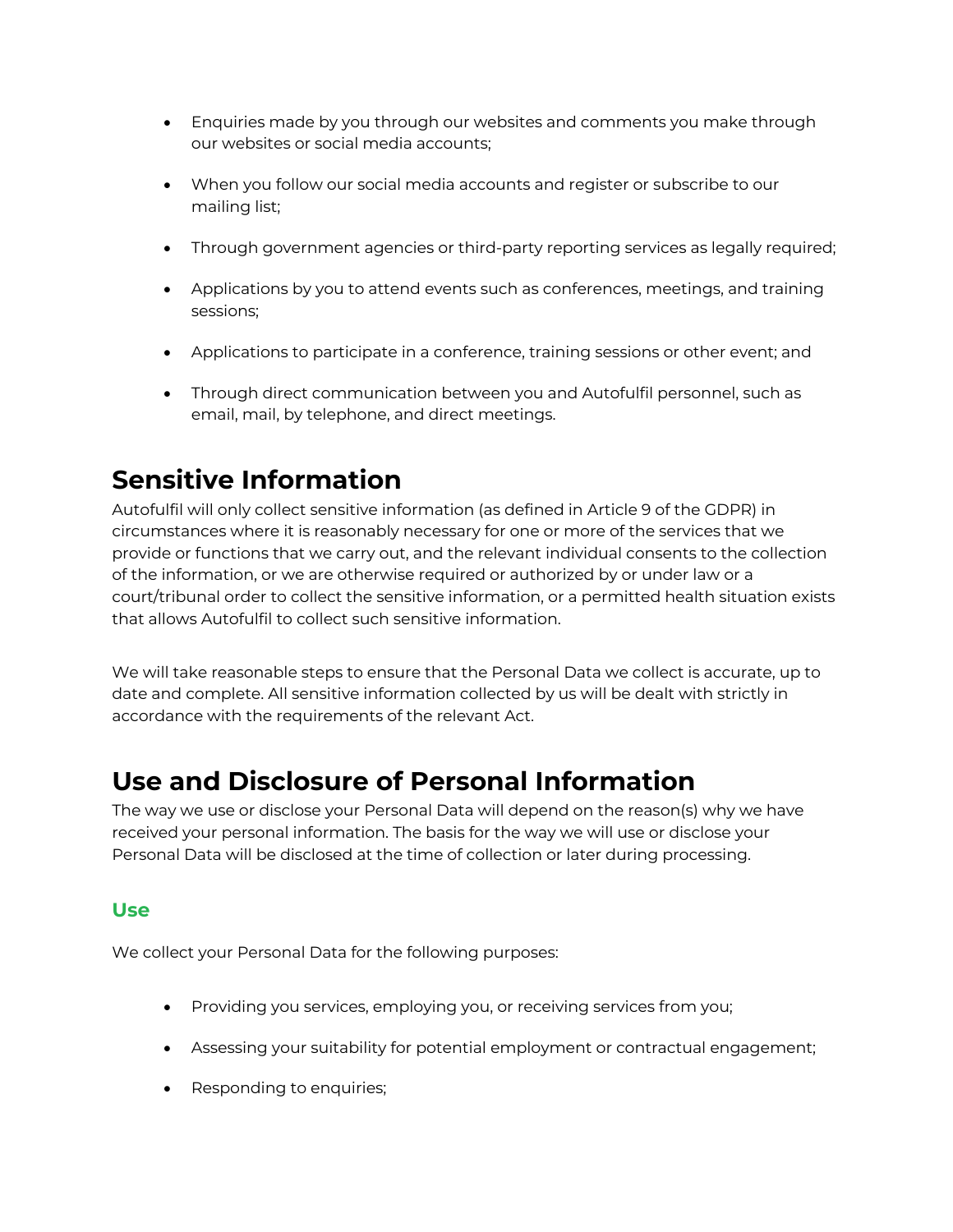- Receiving services from you;
- Submission of documents to our clients including expressions of interest, capability statements and tenders; and
- Compliance with relevant laws, court/tribunal orders, enforcement related activities or other legal requirements.

#### **Disclosure**

We may disclose Personal Data that we collect from you for the purpose(s) that it was collected. In some instances, we may disclose personal information for other purposes where we have received your consent or are required to do so by the relevant law.

Examples of where we may disclose your information include, but are not limited to:

- Employees within Autofulfil, including external service providers and contractors (e.g. payroll, IT, suppliers, travel, health/life insurance, retirement accounts, benefits companies);
- Clients, potential clients, insurers, lawyers, auditors, accountants, professionals and others where we have a commercial relationship and business interest in place; and
- Law enforcement, government, or other regulatory agencies (including tax authorities, social security entities) as provided for by law.

We will take reasonable steps to ensure that the Personal Information we use or disclose is accurate, up to date, complete and relevant to the purpose of the use or disclosure.

Autofulfil includes contractual language with third-parties regarding data protection, confidentiality, and security guidelines. If your personal data is subject to the EU's GDPR, Autofulfil ensures that the transfers will be under an agreement which covers the EU requirements for the transfer of personal data outside the EU, such as the European Commission approved standard contractual clauses.

Our service providers are obliged to keep your details securely and use them only to fulfil the service they provide you on our behalf. Once your service need has been satisfied, or the matter has been closed, they will dispose of the details in line with our procedures.

### **Your Rights Regarding Your Personal Data**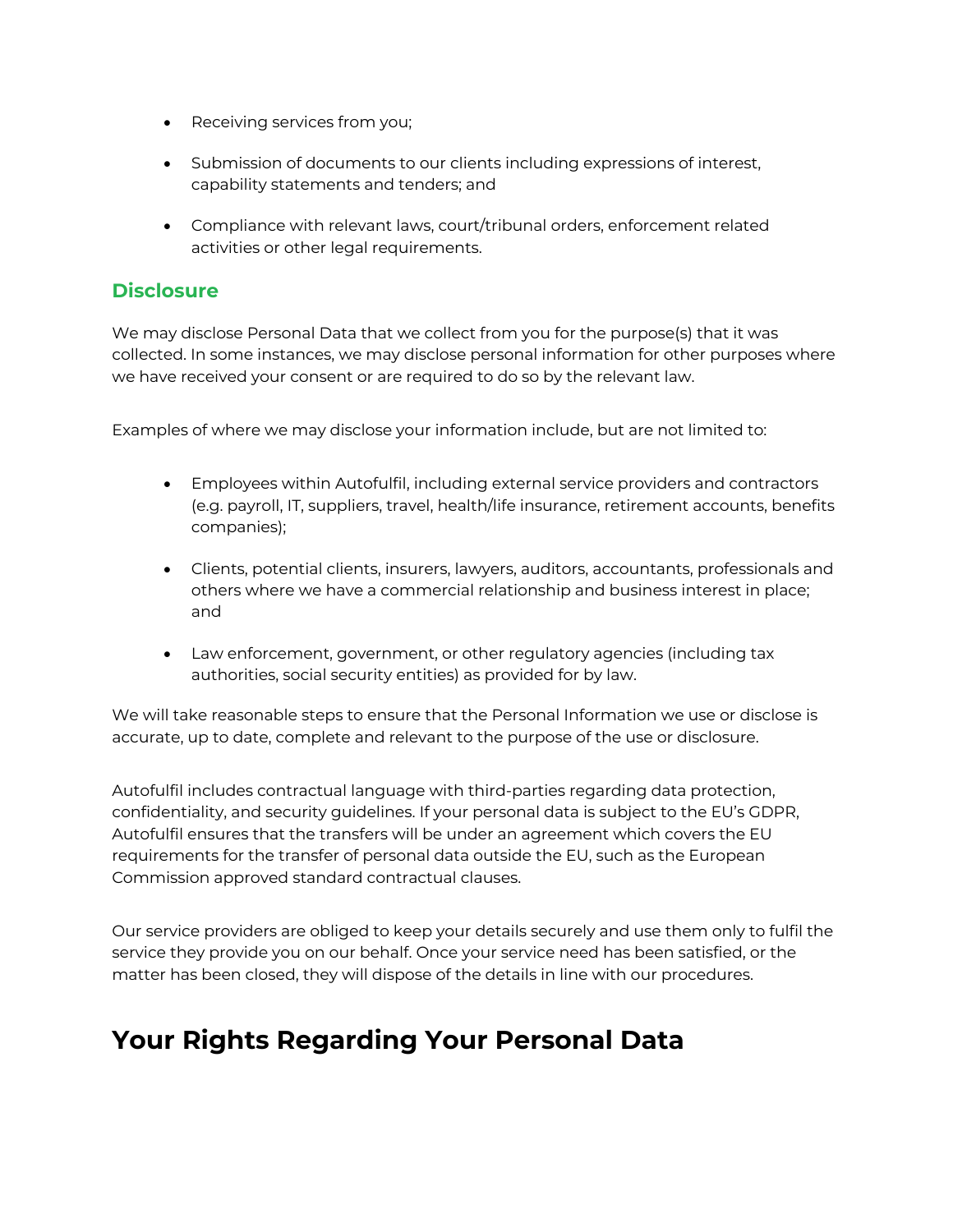The EU's GDPR details an individual's rights regarding their personal data. Autofulfil respects and supports these rights and applies them to personal data held generally. These rights include:

- **Right to access** Subject to certain conditions, you are entitled to have access to your personal data. You may contact Autofulfil to request a copy of your personal data held by us. From time to time, we may also ask you to review and update the HR Personal Data we hold about you.
- **Right to data portability –** Subject to certain conditions, you are entitled to receive the personal data which you have provided to us and which is processed by us by automated means, in a structured, commonly-used machine readable format.
- **Right to correction –** You may challenge the accuracy or completeness of your personal data and have it corrected or completed, as applicable. You have a responsibility to help us to keep your personal information accurate and up to date. You may review or make certain corrections to your electronic HR Personal Data through the online tools that Autofulfil provides or through submitting Subject Access Request (SAR) Form that can be accessed online.
- **Right to object to or restrict processing –** Subject to certain conditions, you have the right to object to or ask us to restrict the processing of your personal data.
- **Right of erasure –** Subject to certain conditions, you are entitled to have your personal data erased (e.g. where your personal data is no longer needed for the purposes it was collected for, or where the relevant processing is unlawful).
- **Right to withdraw consent –** As stated above, where our processing of your personal data is based on your consent you have the right to withdraw your consent at any time. If you withdraw your consent, this will only take effect for future processing and is subject to certain conditions based on Autofulfil's legal obligations. Requests will be forwarded on should there be a third party involved in the processing of your personal data.
- **Right to object to automated processing, including profiling –** You also have the right not to be subject to the legal effects of automated processing or profiling.
- **Right to judicial review –** In the event that Autofulfil refuses your request under rights of access, we will provide you with a reason as to why. You have the right to complain as outlined in line with Subject Access

To act on any of the above rights, Autofulfil may need to request additional information regarding the specifics of the request as well as confirm your identity. We will respond to these requests in accordance with regulatory requirements once we confirm the validity of the request. Requests regarding these rights, with any questions about this notice or with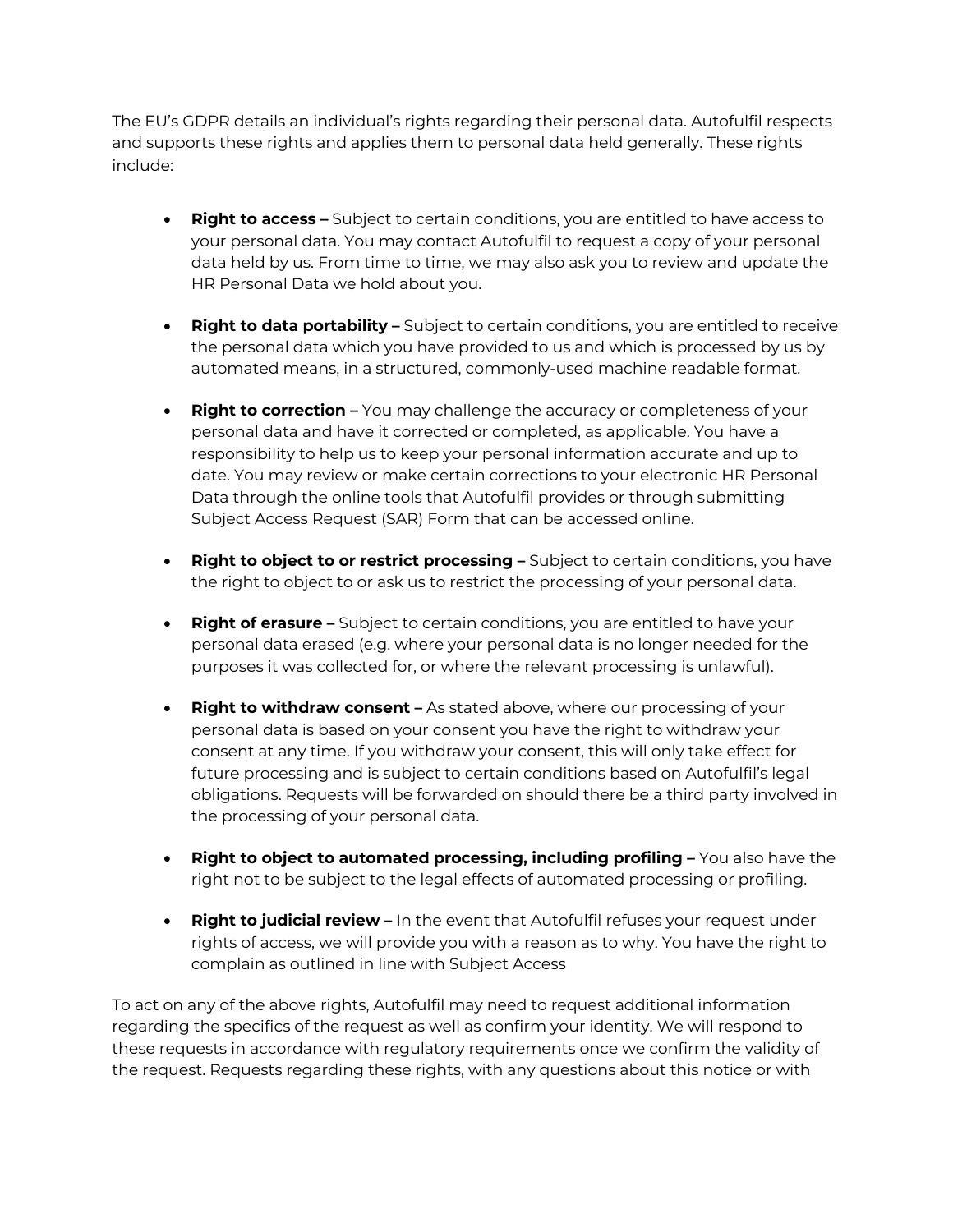any concerns about possible violations of this Notice should be submitted to Autofulfil through GDPR@Autofulfil.com.

# **Transfers Outside the EU**

Personal data in the European Union is protected by the General Data Protection Regulation (GDPR) but some other countries may not necessarily have the same high standard of protection for your personal data.

## **Storage of Personal Information**

We will store your Personal data in both physical and electronic forms. We will take reasonable steps to ensure that all Personal data collected from you is stored in a secure environment accessible only by our authorized personnel.

It is our intent to not keep Personal data for longer than reasonably required. The duration depends on the nature of the personal data and the purposes for which it was received. Autofulfil business entities maintain a data retention policy informed by:

Legal or regulatory requirements of the location of the data processing;

- The completion of a contract or employment engagement with you or work you supported with our clients;
- If your personal data is held for reasons other than legal requirement or contractual engagement (e.g. newsletter, recruitment database), we will maintain that data until you request its removal or correction.

Autofulfil will retain your HR Personal Data for as long as necessary, both during and following the period of your employment, for the purposes for which it was collected, or for as long as is permitted by applicable law. Autofulfil will retain and delete HR Personal Data when it is no longer needed, according to the local law requirements and, in compliance with our Records Control Procedure.

### **Breaches of Personal Data**

Autofulfil applies best business practices and secure systems to protect Personal Data. If a data breach that included Personal Data were to occur, Autofulfil will respond to the breach as required by the relevant regulations. If you are aware of a breach of personal data that involves Autofulfil, please contact us at GDPR@Autofulfil.com immediately.

# **Contact**